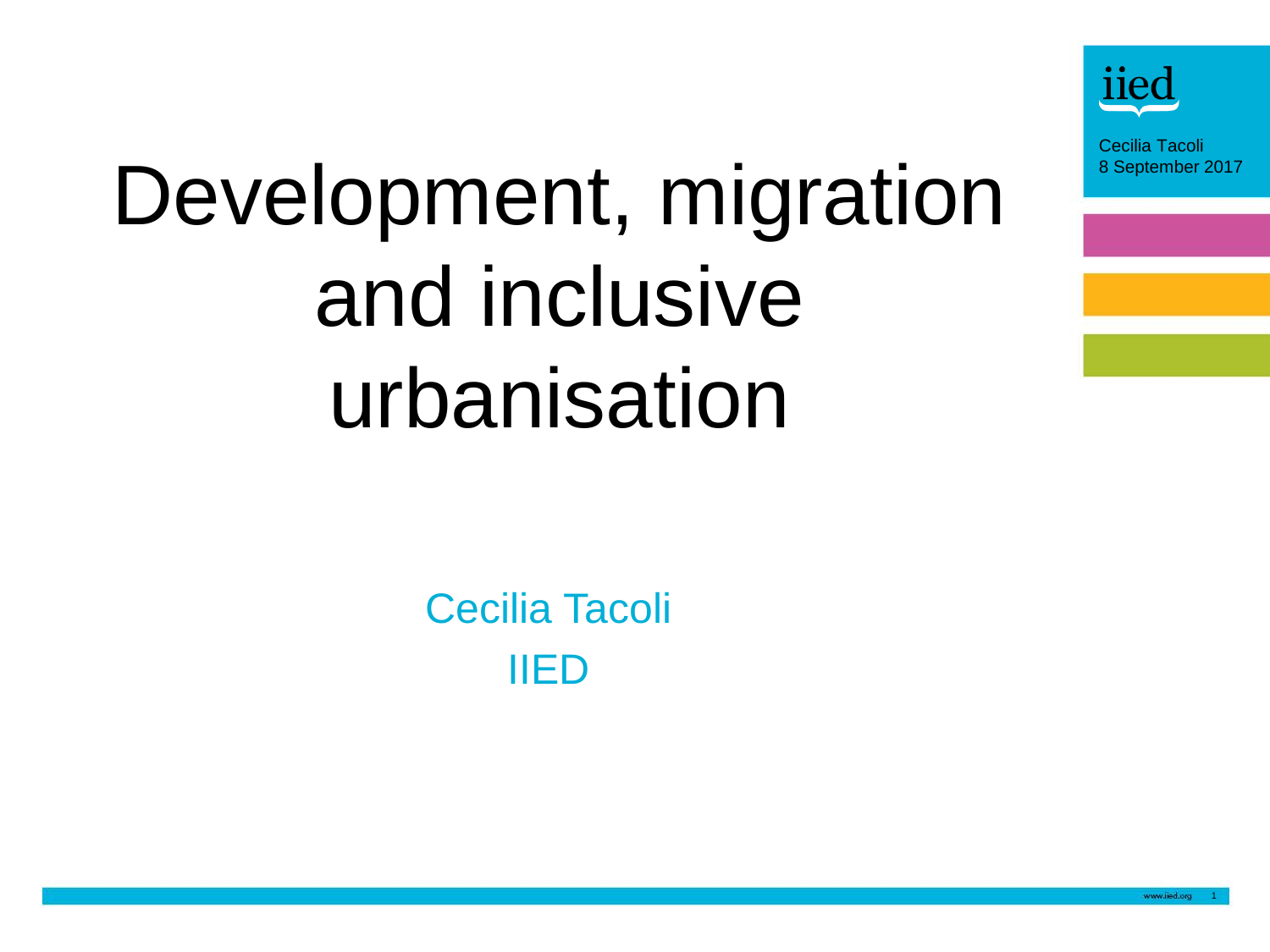Urbanisation, migration and socioeconomic change

- Urbanisation is context-specific: local variations within a global process can be substantial (including de-urbanisation)
- In LMICs, net rural-urban migration is a key driver of urbanisation and is linked to rural transformation (especially in small towns)
- Economic growth in the past 60 years has been in non-agricultural sectors, located in urban areas (economies of scale and agglomeration)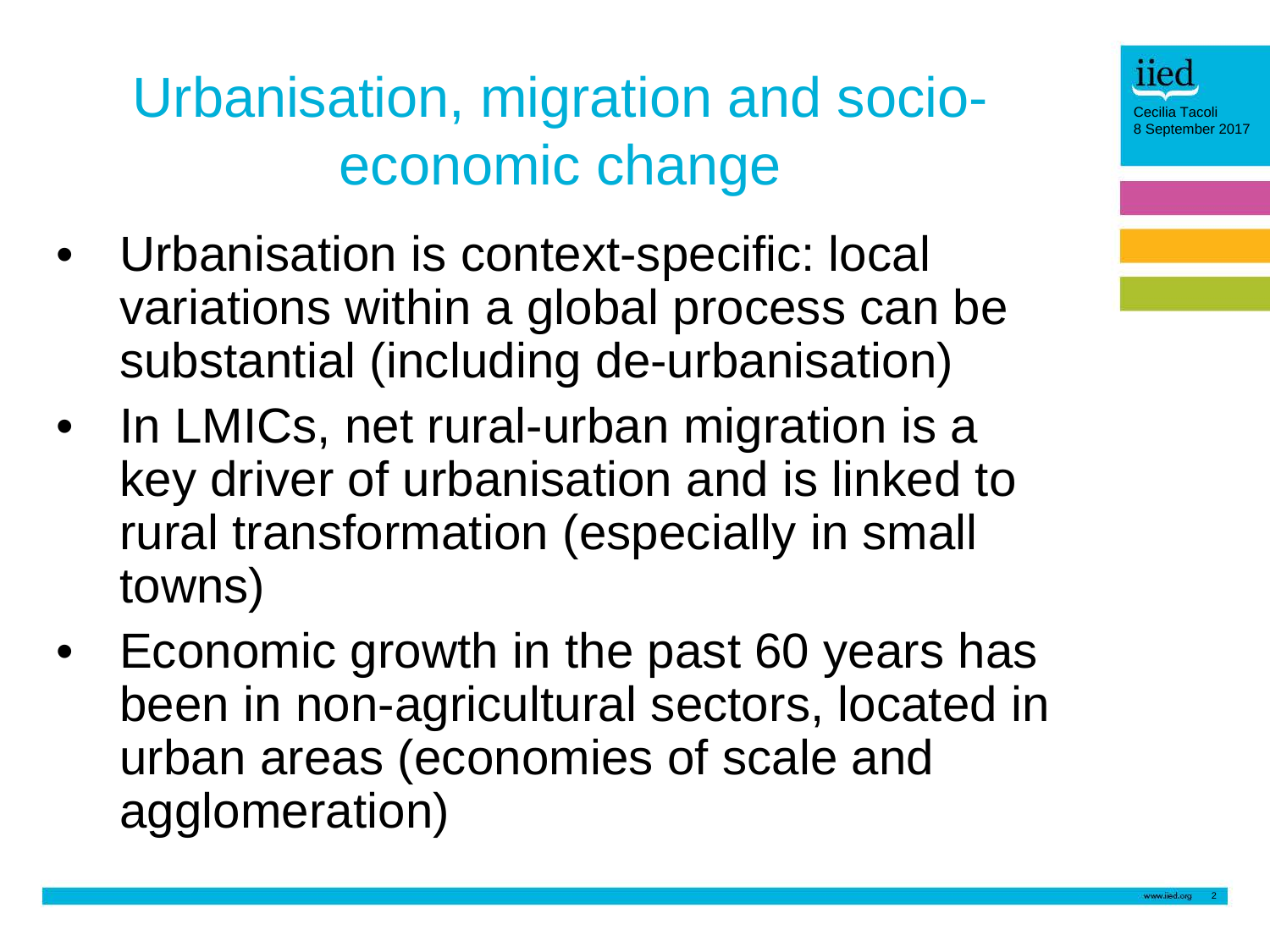# The links between economic growth  $\frac{Iied}{\frac{Cecilla Taccoli}{\frac{Cecilla Taccoli}{\frac{Secville Taccoli}{\frac{Secville Taccoli}{\frac{Secville Taccoli}{\frac{Sacobi}{\frac{Sacobi}{\frac{Sacobi}{\frac{Sacobi}{\frac{Sacobi}{\frac{Sacobi}{\frac{Sacobi}{\frac{Sacobi}{\frac{Sacobi}{\frac{Sacobi}{\frac{Sacobi}{\frac{Sacobi}{\frac{Sacobi}{\frac{Sacobi}{\frac{Sacobi}{\frac{Sacobi}{\frac{Sacobi}{\frac{Sacobi}{\frac{Sac$ and urbanisation

**National levels of urbanisation and per capita income, 1980 and 2010**



Source: (McGranahan and Satterthwaite 2014)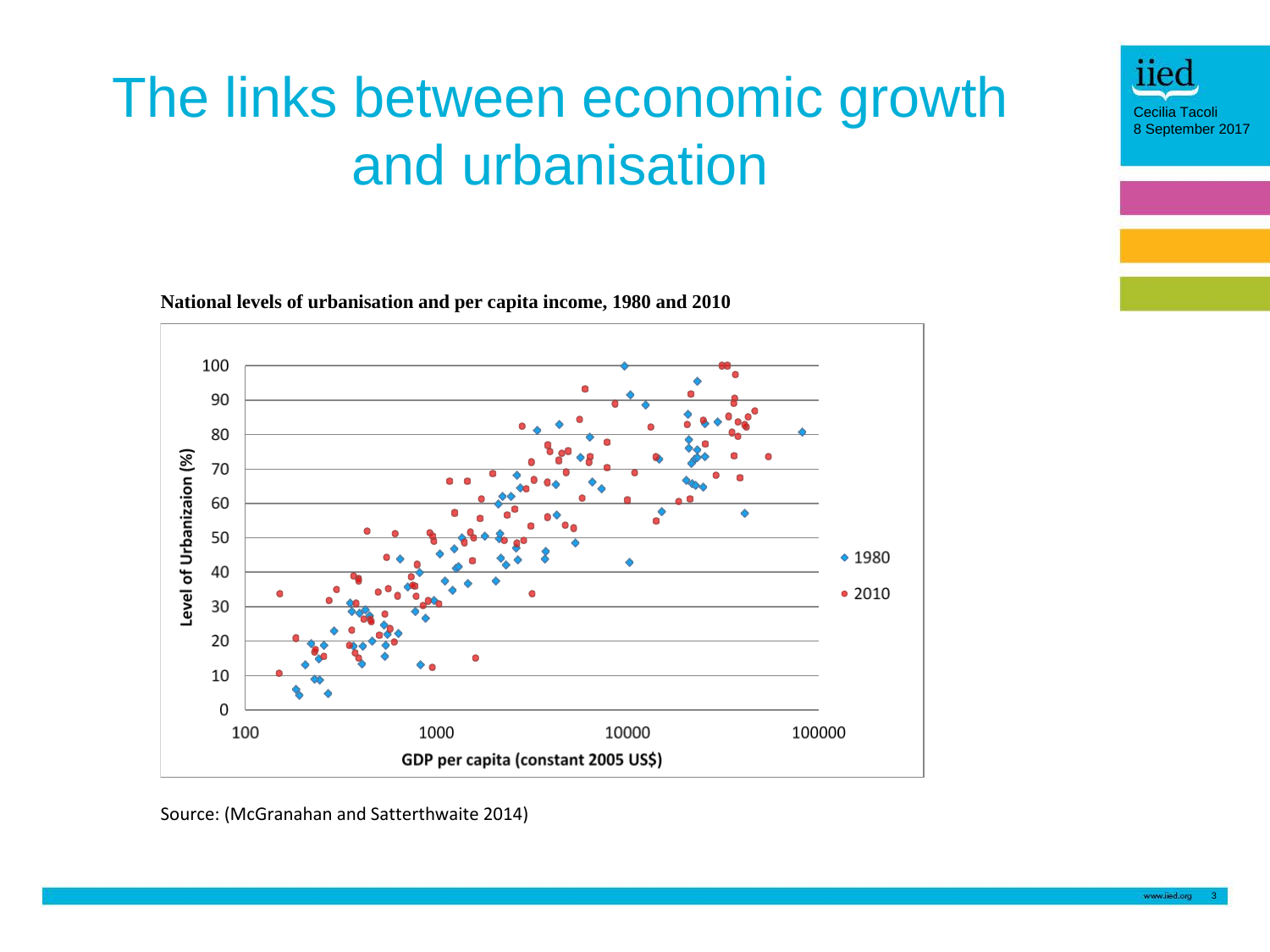# Urbanisation, urban growth and urban poverty

- In LMICs, rapid urban growth is often accompanied by rapid urban expansion of unplanned settlements housing a very large proportion of the population
- Resulting in substantial shortages in the provision of adequate housing, basic infrastructure and services, over-crowding and congestion and increasing exposure to environmental hazards
- Heavy impacts on health and nutrition, especially children's
- Gendered impacts as care burden results in time poverty
- Income and non-income urban poverty a growing concern for national and local governments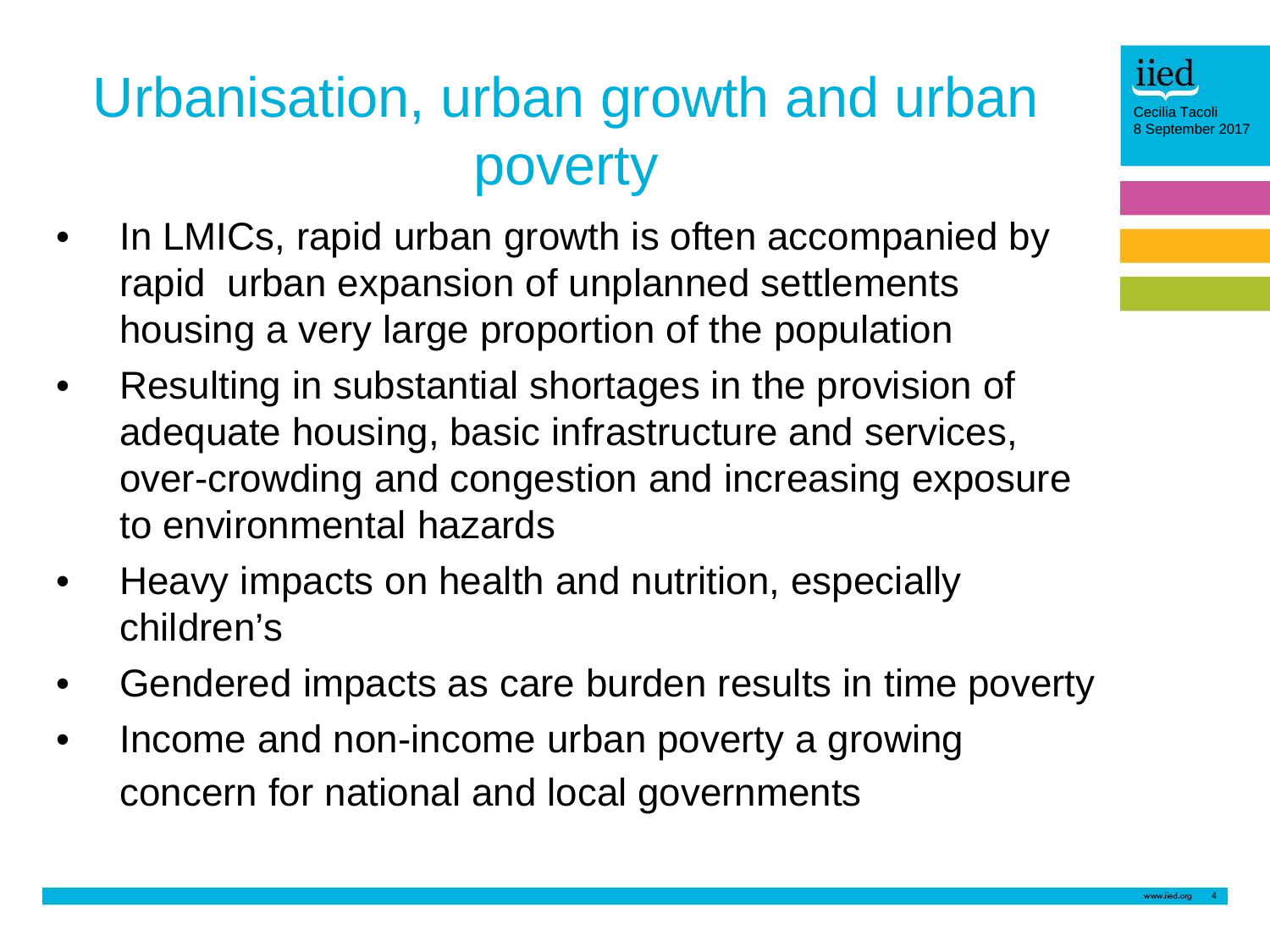#### Environmental hazards in Mathare, **Nairobi**

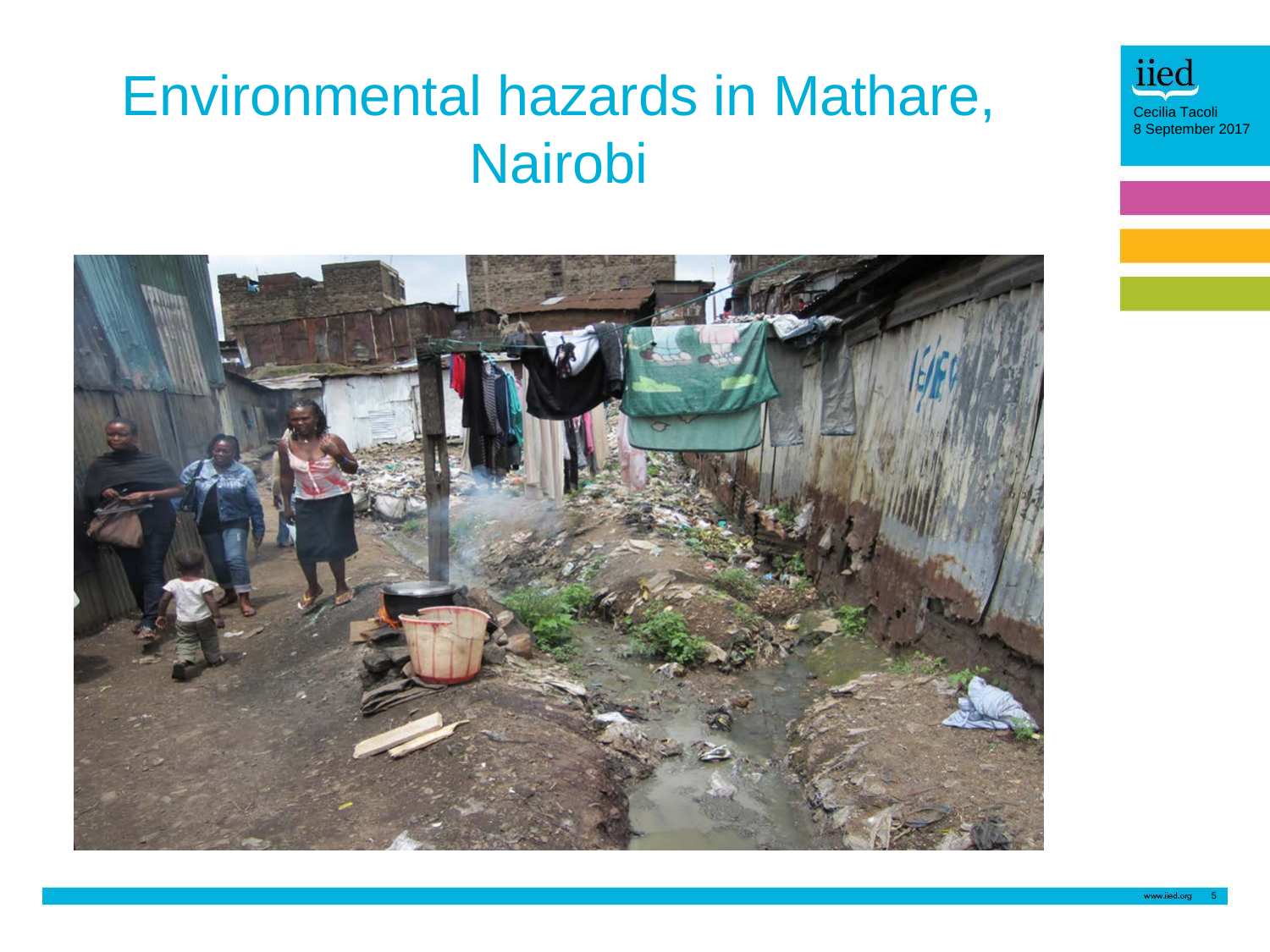# Migration and urban poverty

- Are migrants responsible for urban poverty?
- Migrants are over-represented among the urban poor – but not all migrants are poor
- There is a huge diversity in composition, destinations and durations of migrant flows
- Non-income poverty factors similar to that of non-migrants
- Additional disadvantage often relates to exclusion from social protection and other citizenship rights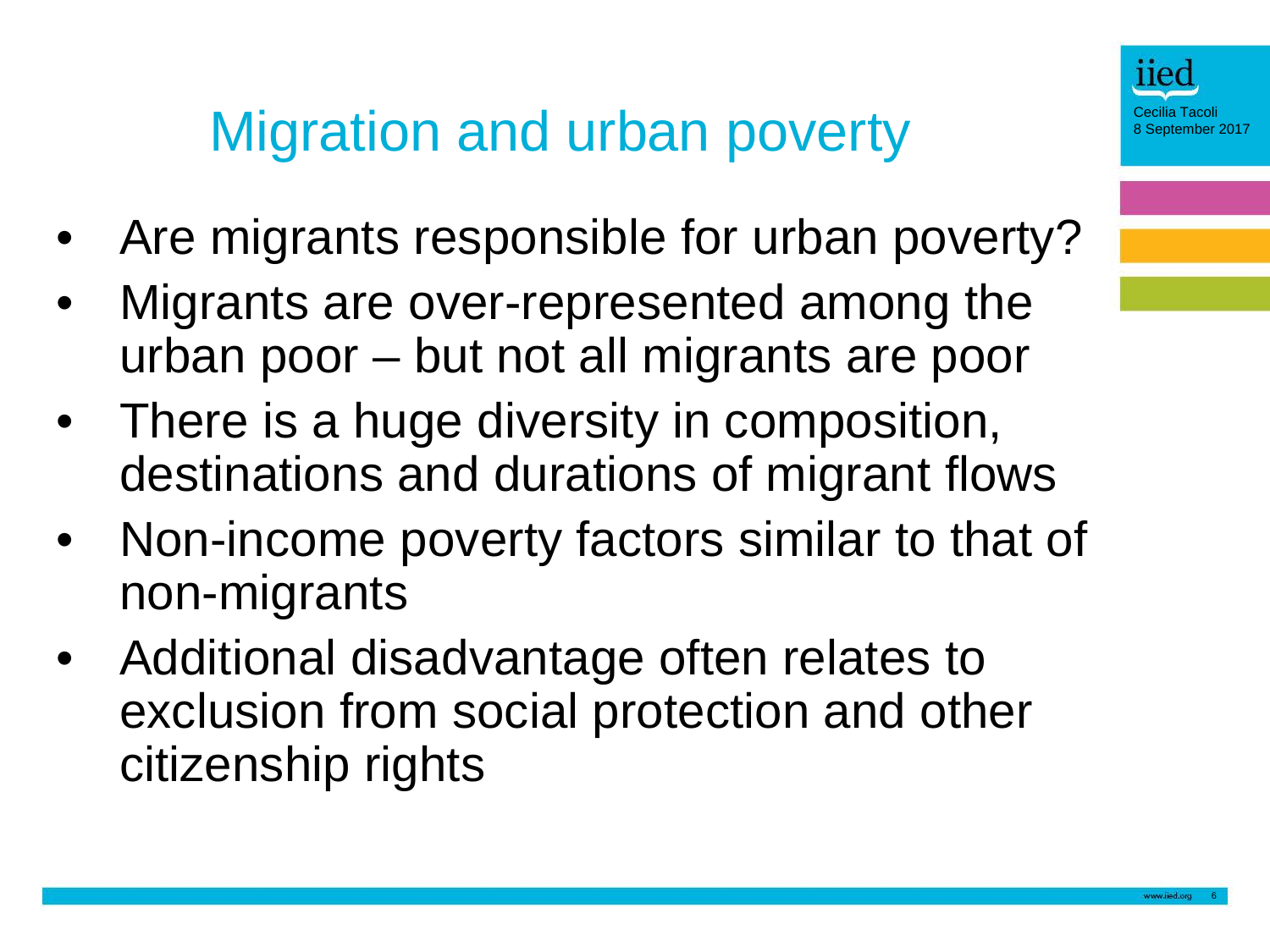#### A notified slum in Bangalore

source: Krishna, Anirudh M S Sriram and Purnima Prakash (2014), "Slum types and adaptation strategies: identifying policy-relevant differences in Bangalore", Environment and Urbanization, Vol. 26, No. 2, pages 568-585.



iiec Cecilia Tacoli 8 September 2017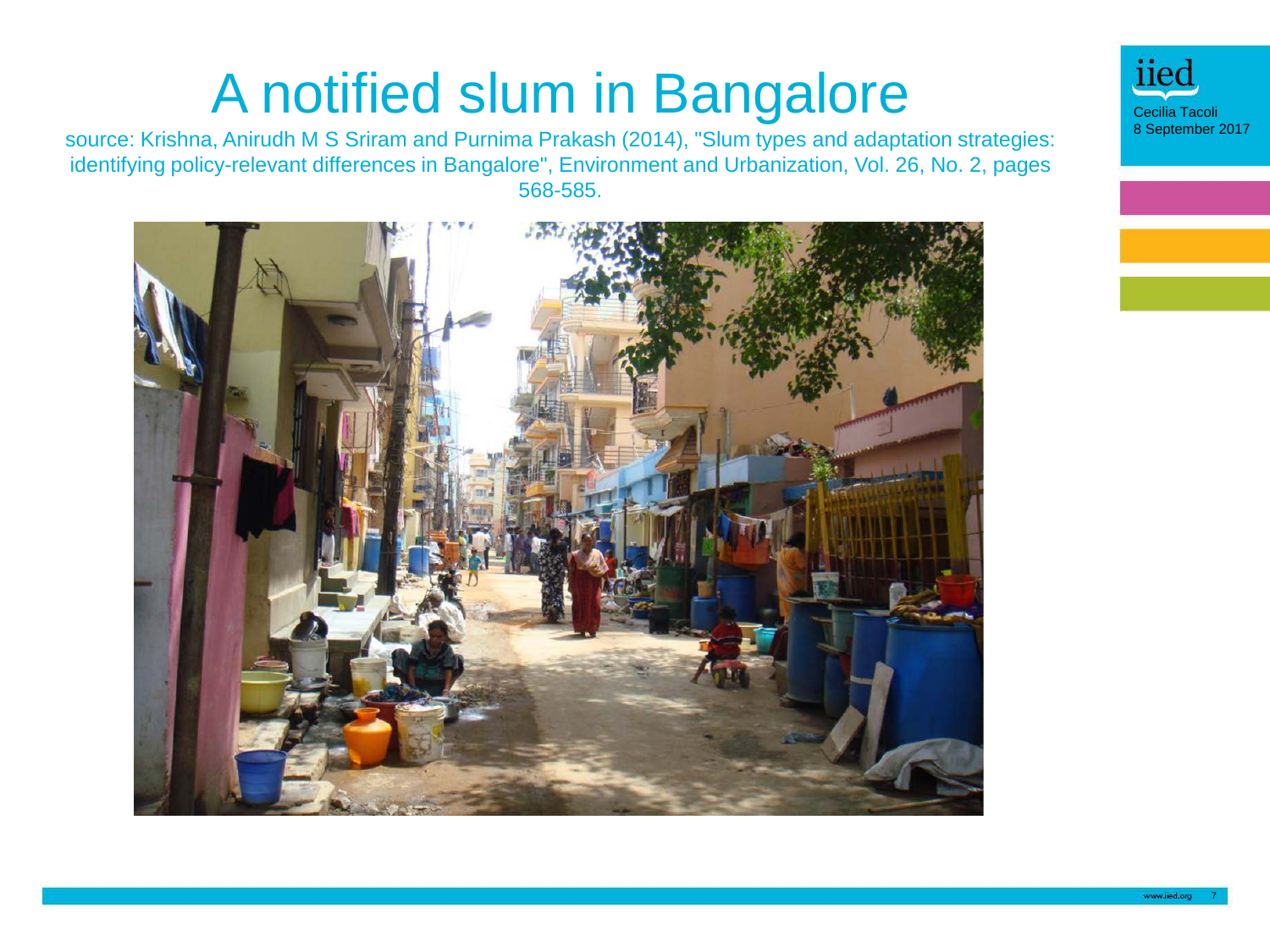# A 'first generation' slum in Bangalore

source: Krishna, Anirudh M S Sriram and Purnima Prakash (2014), "Slum types and adaptation strategies: identifying policy-relevant differences in Bangalore", Environment and Urbanization, Vol. 26, No. 2, pages 568-585.



Cecilia Tacoli 8 September 2017

iied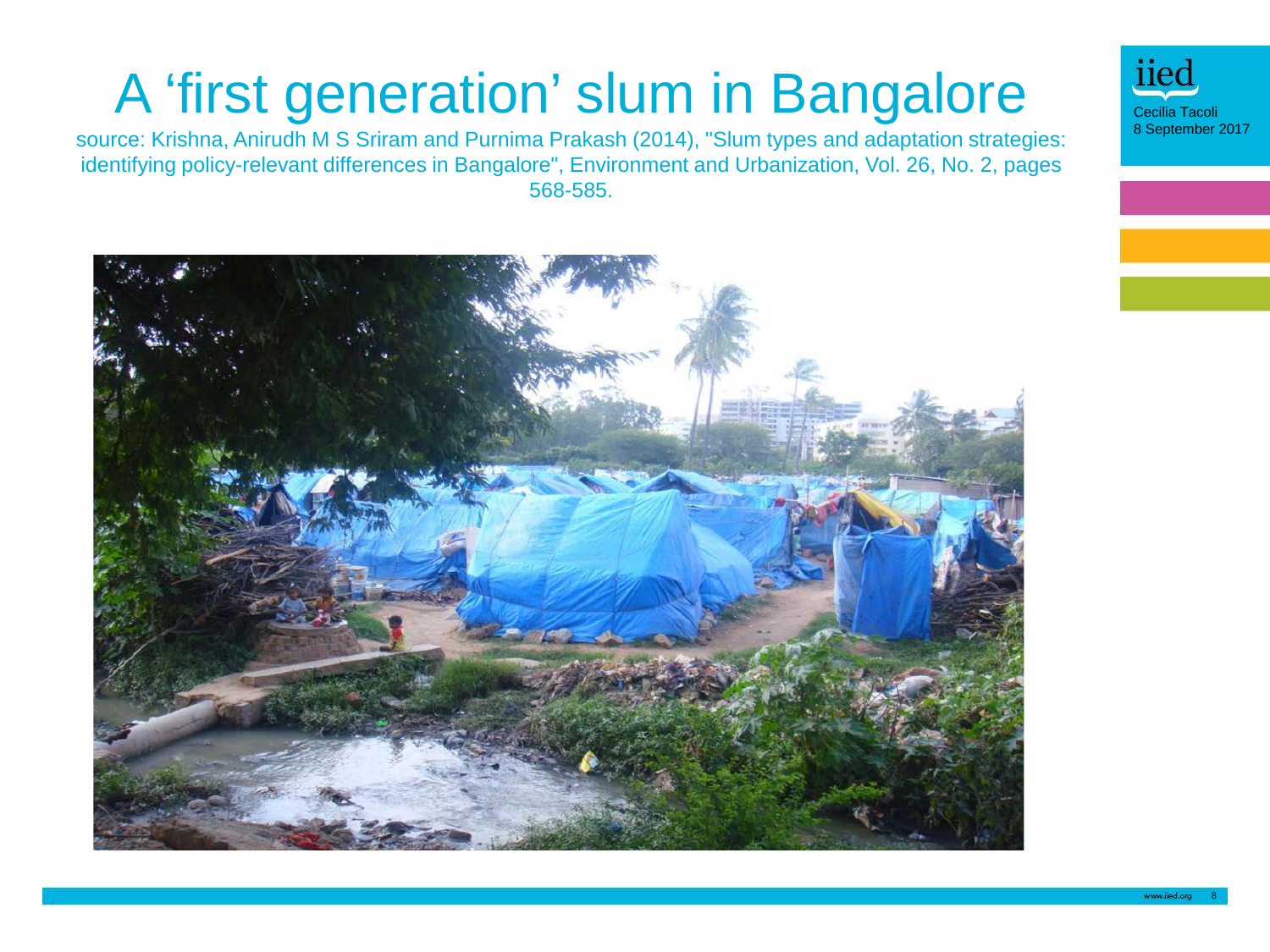#### Migrant women in the cities

- A growing proportion, linked to changes in global and domestic labour markets
- But with significant regional variations
- Disadvantages are both in the productive realm (gender-segmented labour markets) and in the reproductive sphere (care economy) for residents of informal settlements
- Higher proportion of women-headed households than in rural areas (but not necessarily worse-off than male-headed)

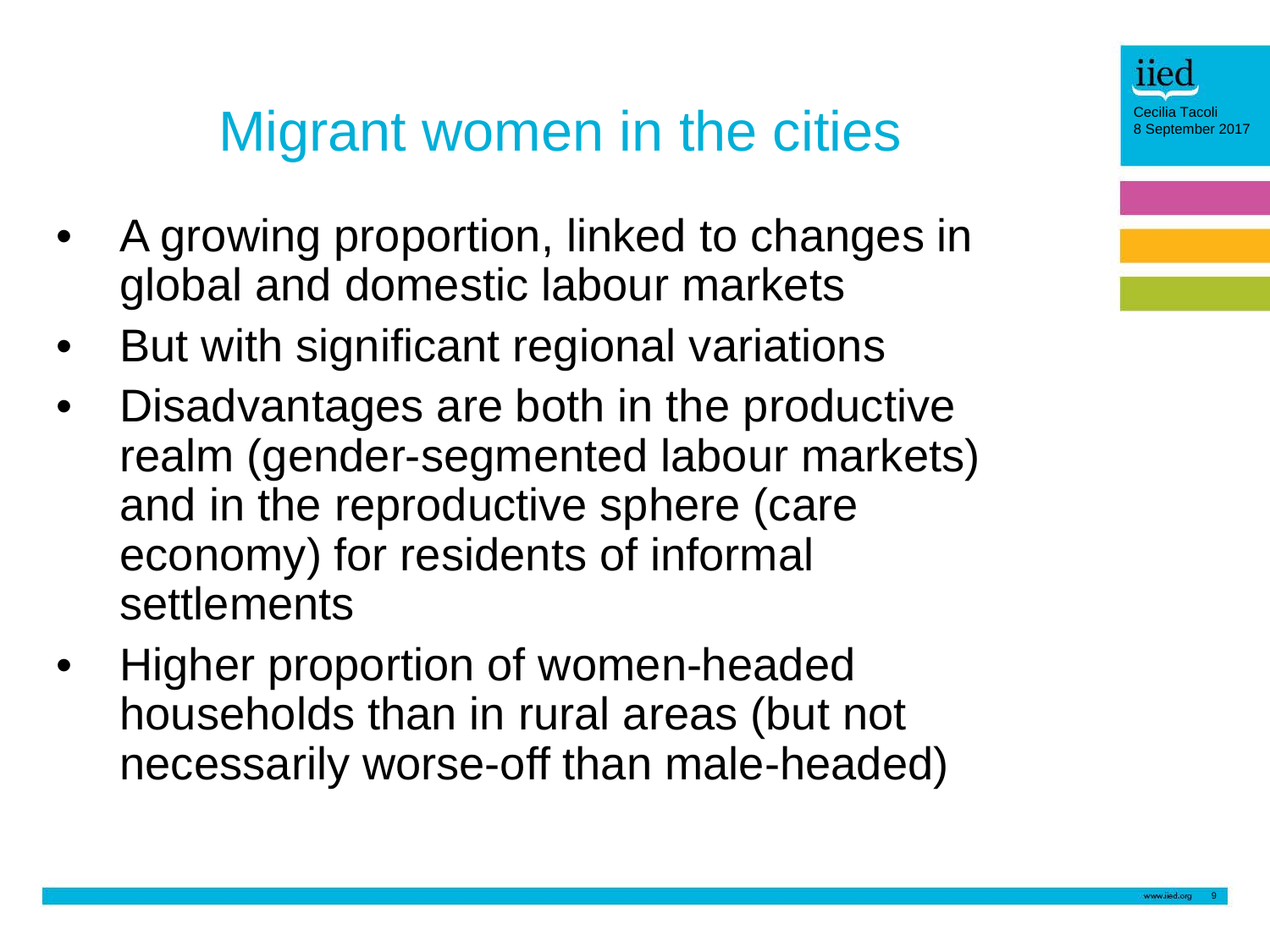# Migration and inclusive urbanisation

- Can reducing migration reduce urban poverty? Evidence does not suggest this is the case
- Migration (and policies) linked to economic growth models and their socio-economic corollaries
- Addressing urban poverty rather than migration may be more effective
- Full citizenship rights for diverse low-income groups are a first step towards inclusive urbanisation
- Collaboration between local governments and civil society, grassroots organisations key to provide space-based data and innovative solutions